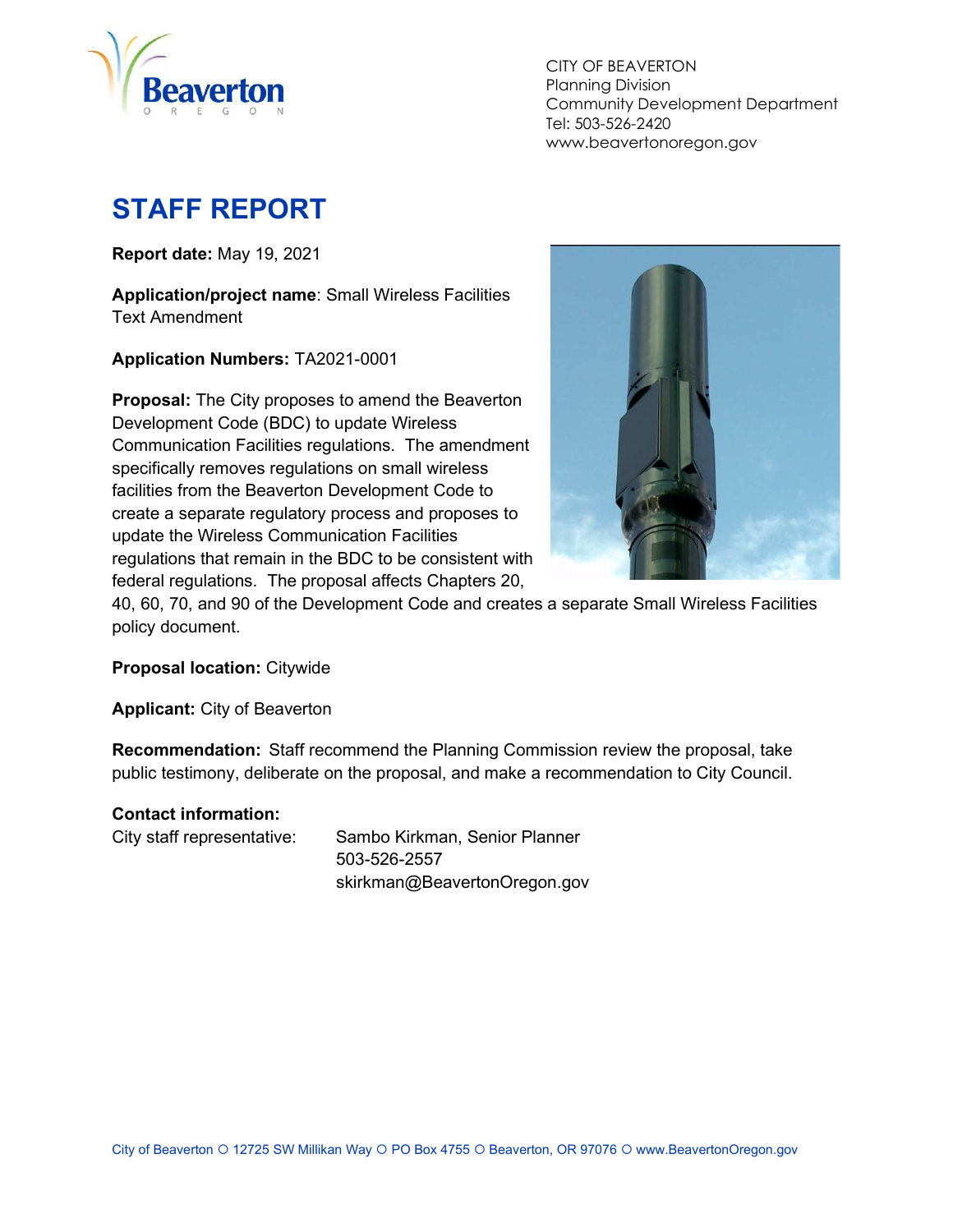## Text Amendment Summary

### Background

The Beaverton Development Code (BDC) regulates the installation of wireless communication facilities (WCF), which covers any facility that transmit radio frequency. For many years the focus has been on large cellular towers, installed on private property, working to provide coverage throughout the City. However, with the changes in technology and the increased use by consumers, the wireless carriers are looking to install new smaller technology to improve capacity, which also requires more facilities. The carriers are looking to installations in the public right-of-way to



improve signal capacity. In 2017 the City amended the BDC to address WCF in the ROW and compliance with FCC regulations pertaining to collocation of WCF; however, this update did not specifically address small wireless facilities (SWF).

Since the adoption of the 2017 Wireless Facilities update, the City has been looking to further refine WCF policies to better address small wireless facilities and issues with the 2017 update related to collocation. An inter-departmental project team was convened in 2018 to evaluate City options to respond to the demand for more wireless facilities in the City by service providers while ensuring the interests of the City are being met. In September 2018, the Federal Communication Commission (FCC) adopted new regulations limiting control of small wireless facilities installations by local jurisdictions. The FCC's regulations require cities to approve these facilities within 60 days (installation on an existing structure) or 90 days (installation on a new structure) and limits the amount cities can charge carriers for application fees and lease on City property.

Staff began navigating the implications of these new FCC regulations regarding how staff would review new small wireless facilities requests and how much the City could charge the carriers for the review. In July 2019, an interim fee structure for use of the ROW and the processing of these facilities was approved by City Council. Staff also created a "Small Cell" application" that consolidated the review process for all permitting divisions and departments into one application. Staff began developing new design standards to address the installation of small wireless facilities.

In June 2020, the FCC adopted new rules on "eligible facilities requests," (often referred to as collocation requests) for Wireless Communication Facilities (WCF), such as modifying when the review time begins for these types of application. The scope of the City project expanded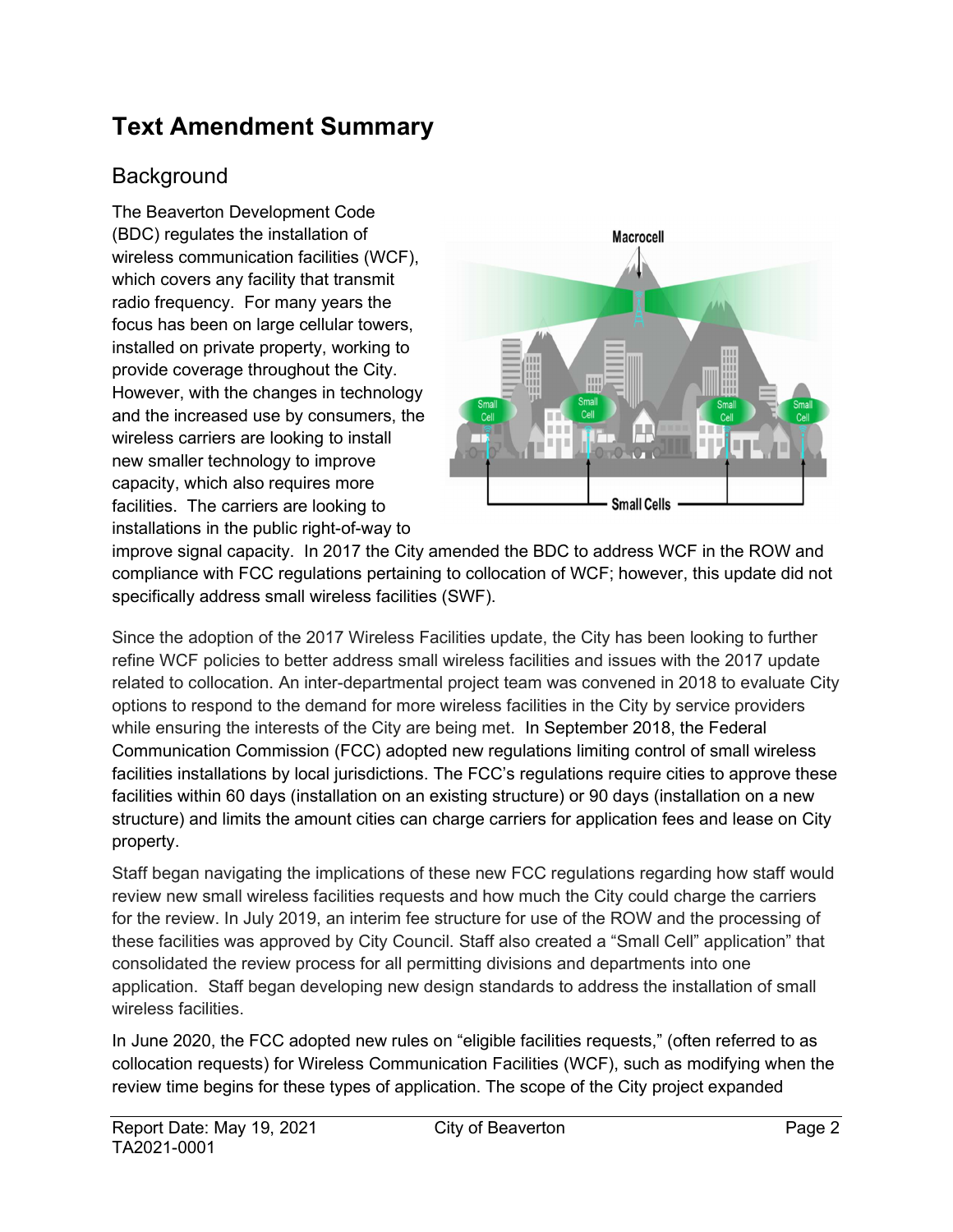accordingly to address not only SWF, but the WCF regulations in the BDC as well. In August 2020, the 9th Circuit Court ruled on a SWF appeal and upheld many aspects of the FCC's 2018 regulations such as the short review time and the fee limitation; however, the Court vacated and remanded the FCC's aesthetic regulations giving local jurisdictions more flexibility to consider aesthetics in local design standards.

Staff has developed regulations governing both WCF in general and SWF to address the ruling of the 9th Circuit Court as well as the new FCC requirements for eligible facilities request. The overall proposed approach includes the following:

- 1. New Design Standards and Policies for SWF. Remove all review of SWF both public and private from the BDC and create a new policy document with the new rules and processes that addresses SWF separate from other WCF. These design standards as well as the review process are to be codified in the new Small Wireless Facilities Policy document.
- 2. Beaverton Development Code Amendments. Changes to the BDC not only address removing SWF regulations, but also propose changes to the WCF regulations to comply with FCC rules related to collocation of wireless facilities.

### Small Wireless Facilities Policy Document

This document consolidates the review process for all small wireless facilities both in the ROW and private properties into one document that can be updated by City Council resolution in the future. This approach was taken due to the FCC's restrictive timeline that does not distinguish between ROW and private properties and makes it impractical to review proposed SWF through the land use process. The SWF Policy document includes the following:

- Review procedure including noticing, decision, and appeal.
- Preferred locations based on zoning district and street classification.
- Preferred design options and specific standards for each design option.
- Procedure for reviewing proposed pre-approved designs.
- Adjustment process for unique circumstances that may arise.

Additionally, the SWF Policy removes review of proposed SWF from the Development Code in order to allow FCC review timeframes to be met and for quicker updates to the policy, to accommodate the dynamic nature of this technology and shifting regulatory requirements.

### Updates to the Beaverton Development Code

The proposed amendments to the BDC are needed to update the regulations affected by FCC rule changes, remove regulations pertaining to SWF, and to make clarifications to the WCF regulations. The following is an overview of changes proposed to the BDC:

Chapter 20 Land Uses:

 Remove references to WCF in the right-of-way regarding development standards and land use types.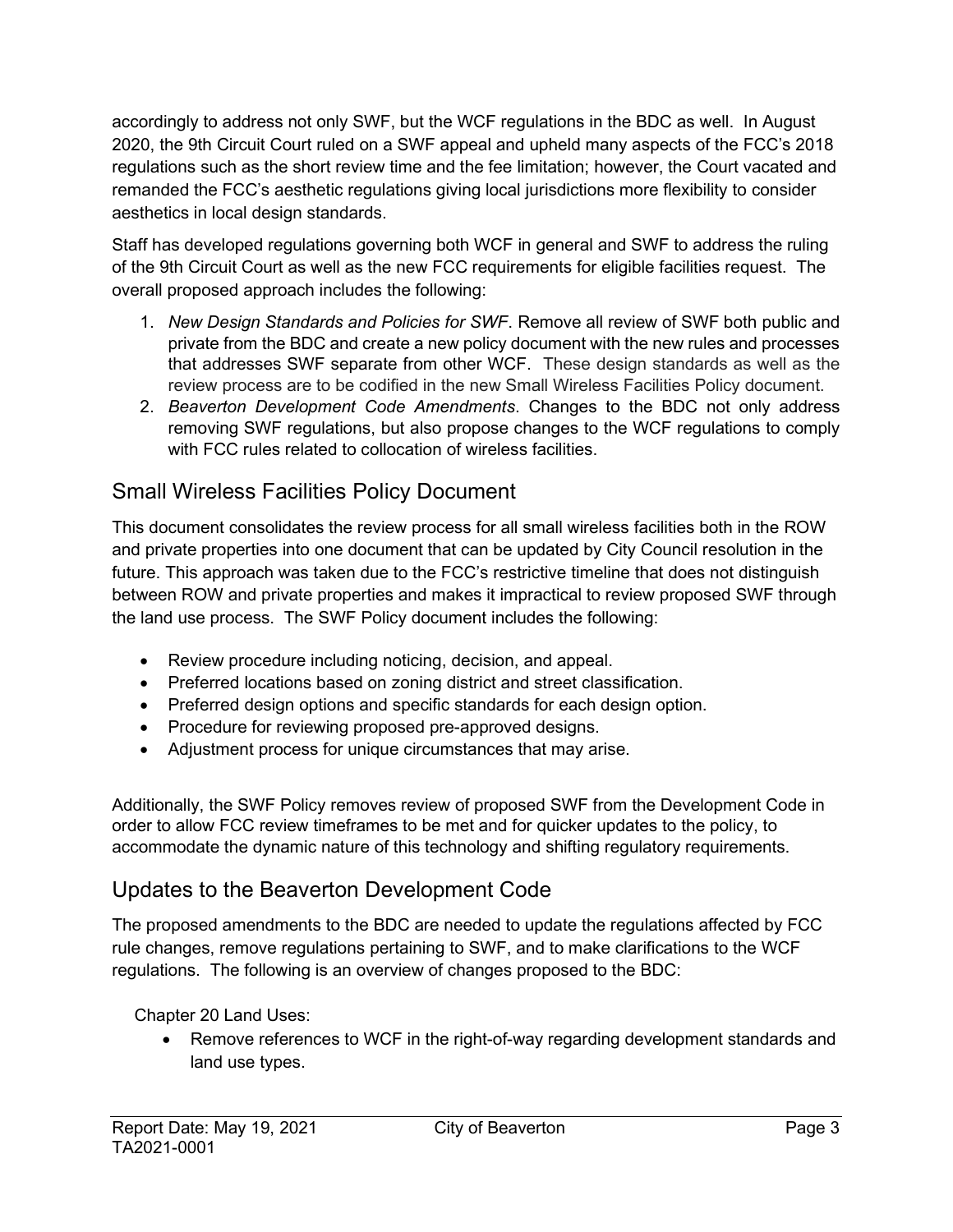Chapter 40 Applications:

- Update the Temporary Use application for Temporary Structures to address temporary WCF.
- Update the Wireless Facilities Application approval criteria, for all types, to ensure the design requirements are compliant with the FCC's updates.

Chapter 60 Special Requirements:

- Specify SWF are exempt from review in the BDC.
- Clarify how the nonconforming use regulations apply to WCF.
- Clarify where WCF installations are prohibited.
- Remove design requirements for WCF in the right-of-way from the BDC to be placed in a new SWF policy document.
- Modify setback and height standards for collocation to comply with FCC regulations.

Chapter 70 Downtown Design District

- Include site development standards for WCF.
- Remove references to WCF in the right-of-way regarding development standards and land use types.

Chapter 90 Definitions:

- New definitions pertinent to WCF and references to applicable FCC definitions.
- Update definitions to be consistent across FCC, BDC, and the new small wireless facilities policy document.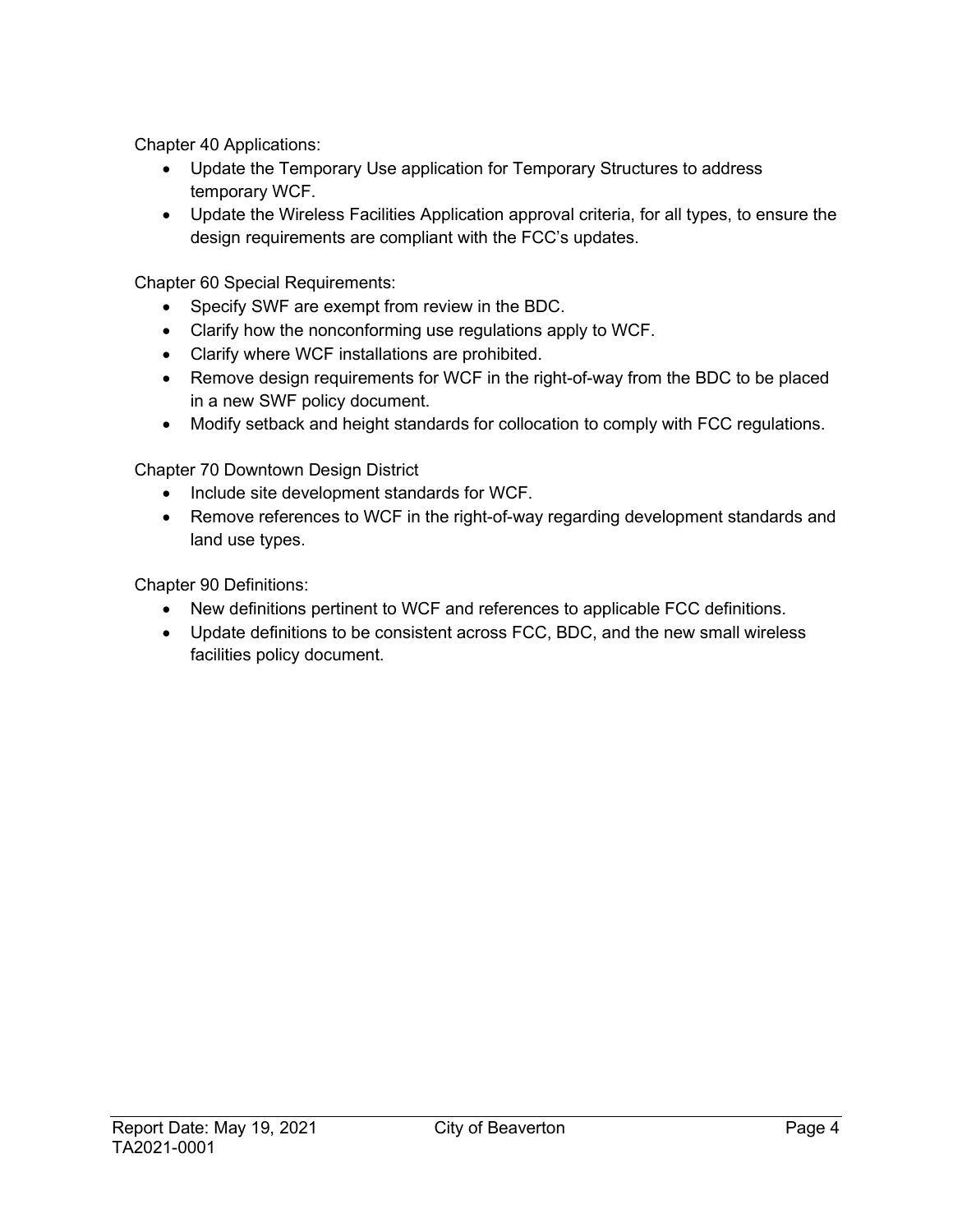## **Table of Contents**

#### **Exhibits**

| <b>Exhibit A Small Wireless Facilities Policy Document</b>                 |
|----------------------------------------------------------------------------|
| Exhibit B Modified Development Code Text                                   |
| Exhibit C Analysis of Proposed Changes in the Development Code by Chapters |
| Exhibit D Proposed Development Code                                        |
| Exhibit E Public Comments (None Received)                                  |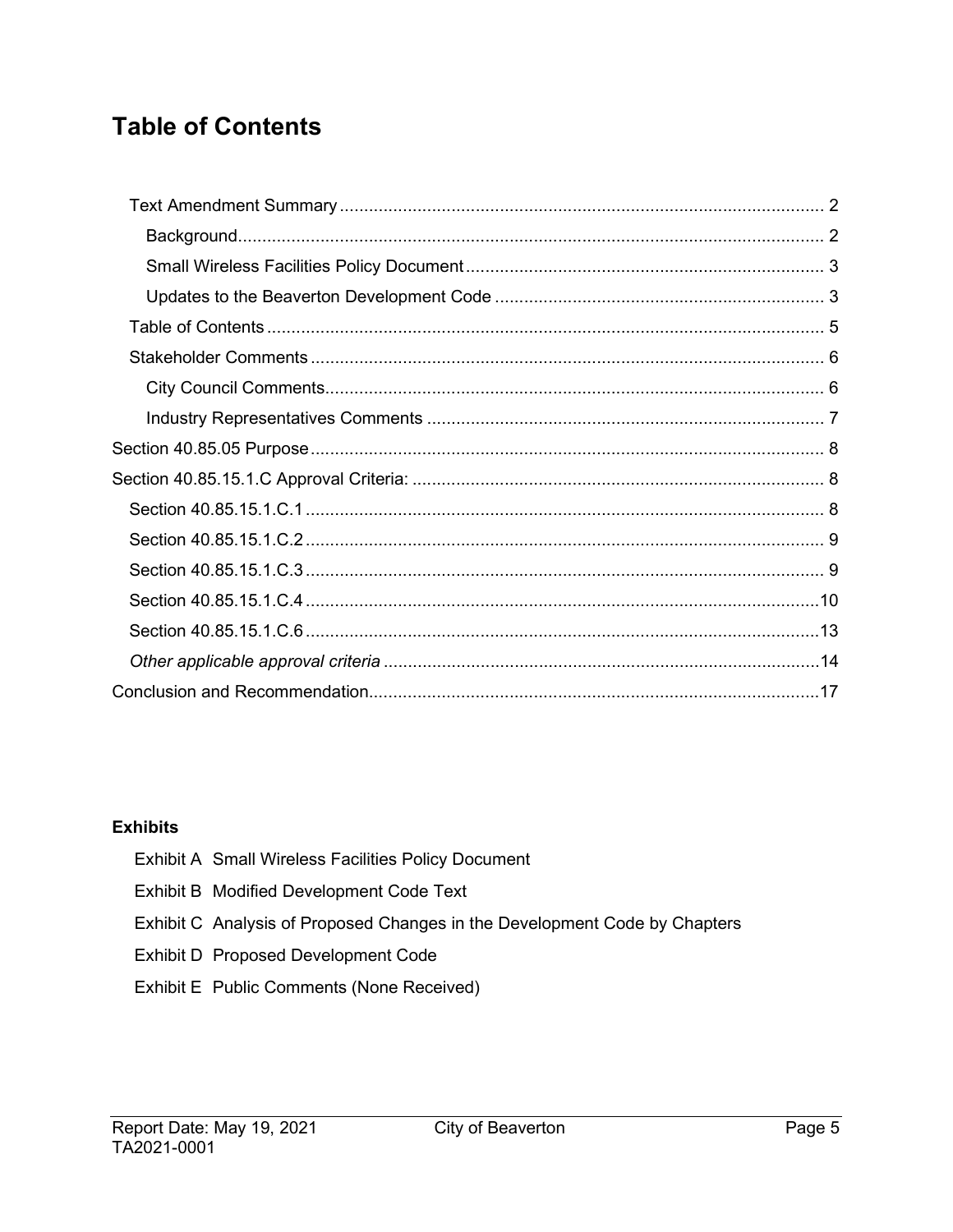## Stakeholder Comments

Through the two-year process of developing the SWF Policy Document and the proposed changes to the BDC, staff has met with stakeholders such as City Council, Planning Commission, BCCI, and industry representatives. While the hearing process with the Planning Commission and City Council will provide additional opportunities to collect and address comments from the Community, the following are some comments received with staff's recommendations:

### City Council Comments

Staff has met with City Council throughout the development the SWF Policy Document and the proposed update to the BDC to ensure policies are consistent with Council's view. At the most recent Council work session on March 2, 2021 along with their direction to move forward with this text amendment, staff received the following feedback:

- Noticing Process: Even with significant time constraints associated with the processing of Small Wireless Facilities applications, the Council reiterated their desire to include noticing as an aspect of the approval process. The proposed policy document includes two types of noticing to respond to this request.
	- o Noticing required for applications before their approval, and
	- $\circ$  Construction noticing for SWF applications with a pre-approved design and location.
- Appeal Process: The Council requested an appeals process be provided. The proposed appeals process is to be administrative. The original approval is by the Director; therefore, the appeals process decision-maker is the City Manager.
- Inclusion of Small Wireless Facilities on Wood Utility Poles: The Council raised concerns with allowing small wireless facilities on wood utility poles. The Small Wireless Facilities Policy document establishes a hierarchy of preferred design options. While wood poles are not the most preferred option, the design hierarchy identifies them as a higher design preference than installation of new "single-use" poles. This addresses the concerns of Council regarding the proliferation of new poles.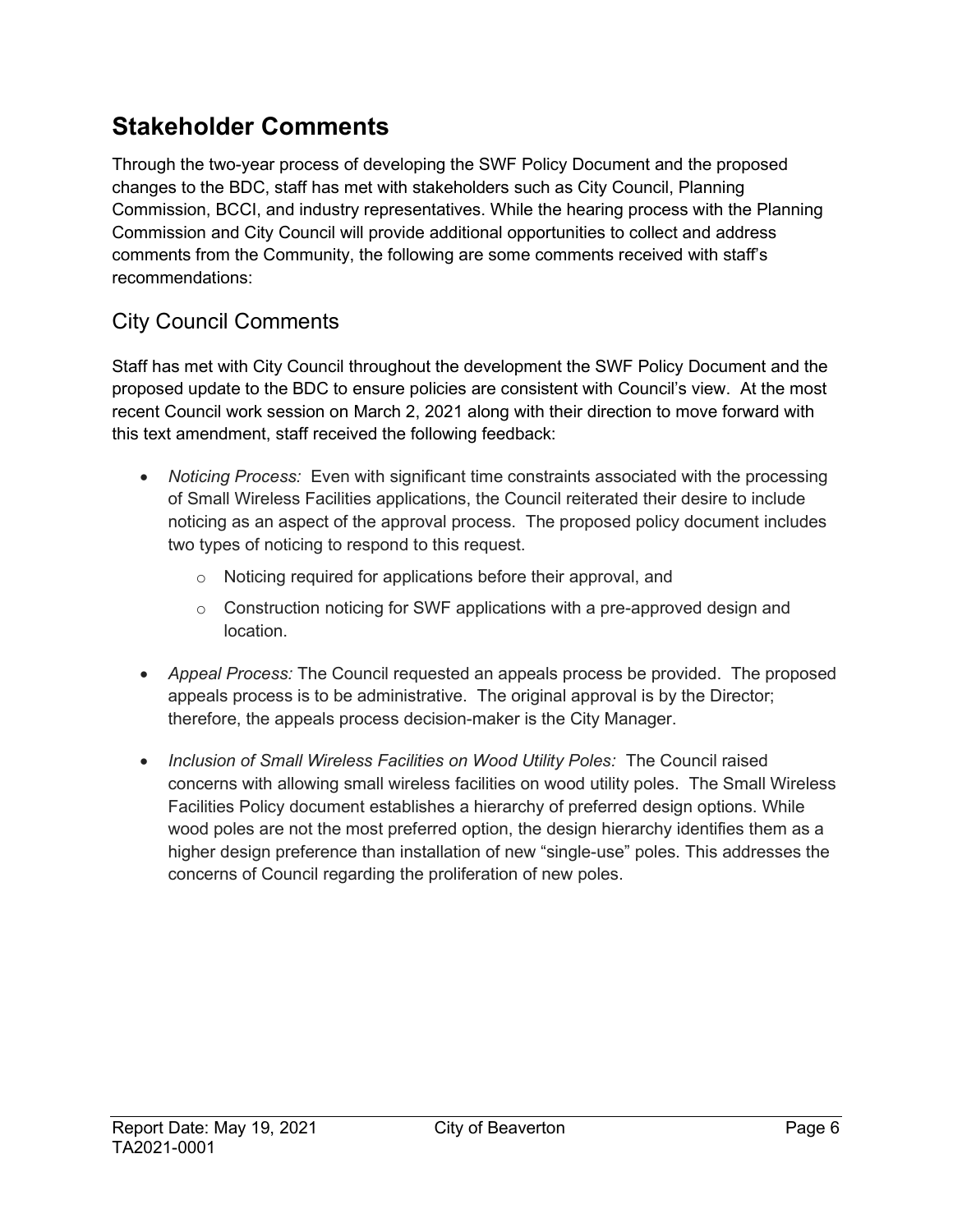### Industry Representatives Comments

Staff met with industry representatives throughout the project. Staff provided industry representatives opportunities to review draft language and provided them notice of work sessions and hearings. The following are some of the feedback provided to staff:

- Fixed Design Standards. The proposed SWF Policy Document contains too prescriptive standards that may not accommodate the needs of all carriers. The SWF Policy Document contains preferences on the types of facilities to be installed and include design standards to minimize visual impacts. Carriers expressed their concern that their standard equipment will not meet the standards such as maximum dimensions and volume. The design standards established were based on feedback provided by the stakeholders to limit the visual impact to the community. Modification of the size restrictions outlined in the Policy document can be evaluated by the Commission and alternative sizes may be recommended by the Commission to City Council.
- Public Engagement Requirements. Industry representatives commented that due to the limits of the FCC "shot clock," meaningful public engagement prior to approval is not feasible and recommends notification prior to construction not approval and no appeals process. Staff identified processes in which notification and appeals can be incorporated in the City's approval process which is outlined in Figure 1 found in the report.
- Establish a Deviation Process. The industry representatives were concerned that the Pre-Approved Process in the SWF Policy Document did not adequately address "meaningful" relief methods. Staff proposed an adjustment process in the SWF Policy to address unique circumstances that impede a proposed SWF from meeting the Policies and Standards. The adjustment process requires additional findings in which the applicant will need to identify the unforeseen circumstances that warrant the adjustment.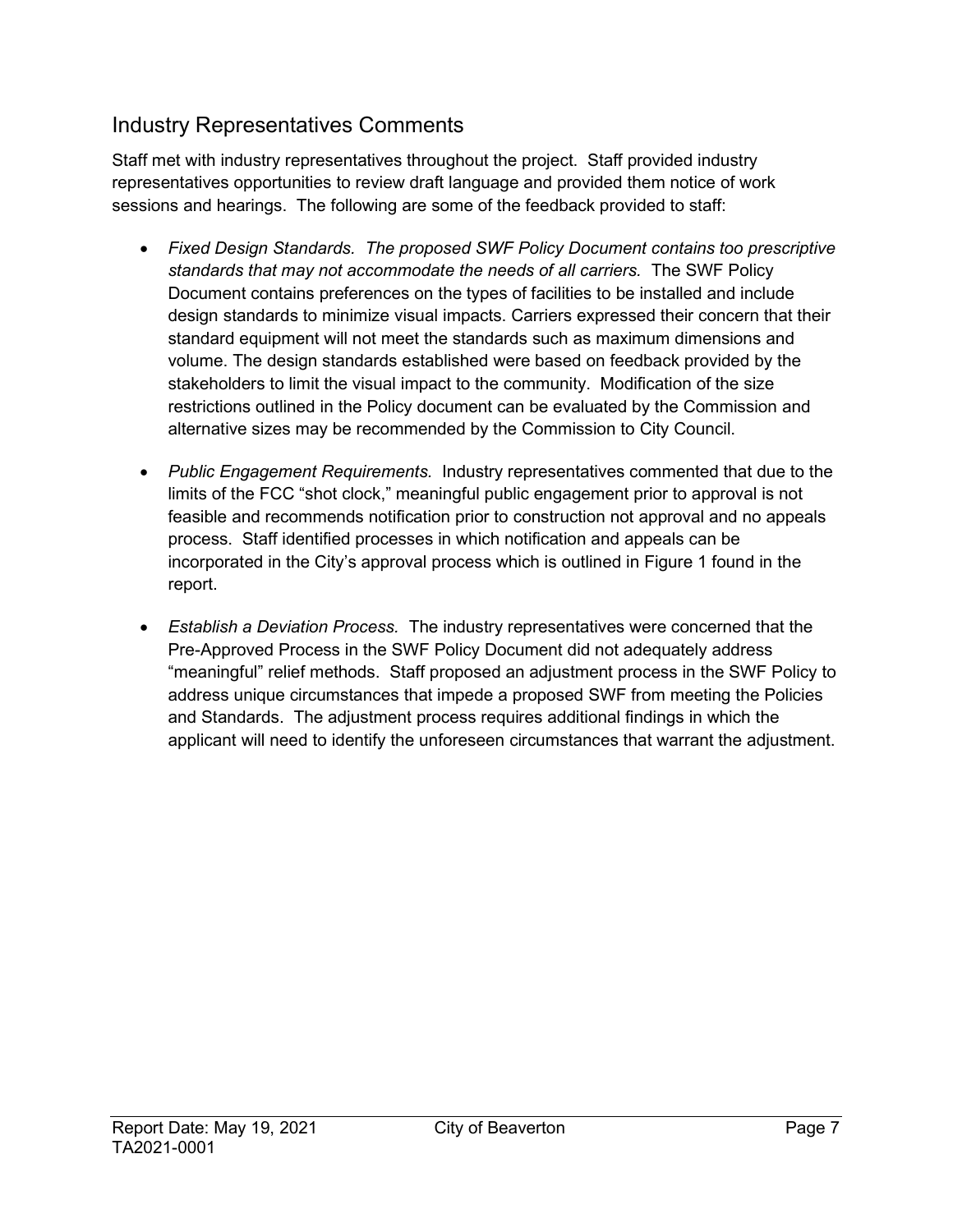# TA2021-0001 ANALYSIS AND FINDINGS FOR TEXT AMENDMENT

Recommendation: Based on the facts and findings presented below, staff recommends the Planning Commission review the proposal, take public testimony, deliberate on the proposal, and make a recommendation to City Council.

## Section 40.85.05 Purpose

The purpose of a Text Amendment application is to provide a mechanism for legislative amendments to the Development Code. It is recognized that such amendments may be necessary from time to time to reflect changing community conditions, needs, and desires, to fulfill regional obligations, and to address changes in the law. This Section is carried out by the approval criteria listed herein.

## Section 40.85.15.1.C Approval Criteria:

Section 40.85.15.1.C of the Code specifies that in order to approve a Text Amendment application, the decision-making authority shall make findings of fact, based on evidence provided by the applicant, that all the criteria specified in Section 40.85.15.1.C.1-7 are satisfied. The following are the findings of fact for TA2021-0001 Small Wireless Facilities Text Amendment:

## Section 40.85.15.1.C.1

The proposal satisfies the threshold requirements for a Text Amendment application.

### FINDING:

Section 40.85.15.1.A specifies that an application for a text amendment shall be required when there is proposed any change to the BDC, excluding changes to the zoning map. TA2021-0001 proposes to make changes to BDC Chapters 20,40, 60, 70 and 90, specifically to the City's WCF regulations. The proposal is to remove SWF regulations from the BDC and adopt a new policy document, as shown in Exhibits A and B.

Conclusion: Therefore, staff finds the amendment meets the criterion for approval.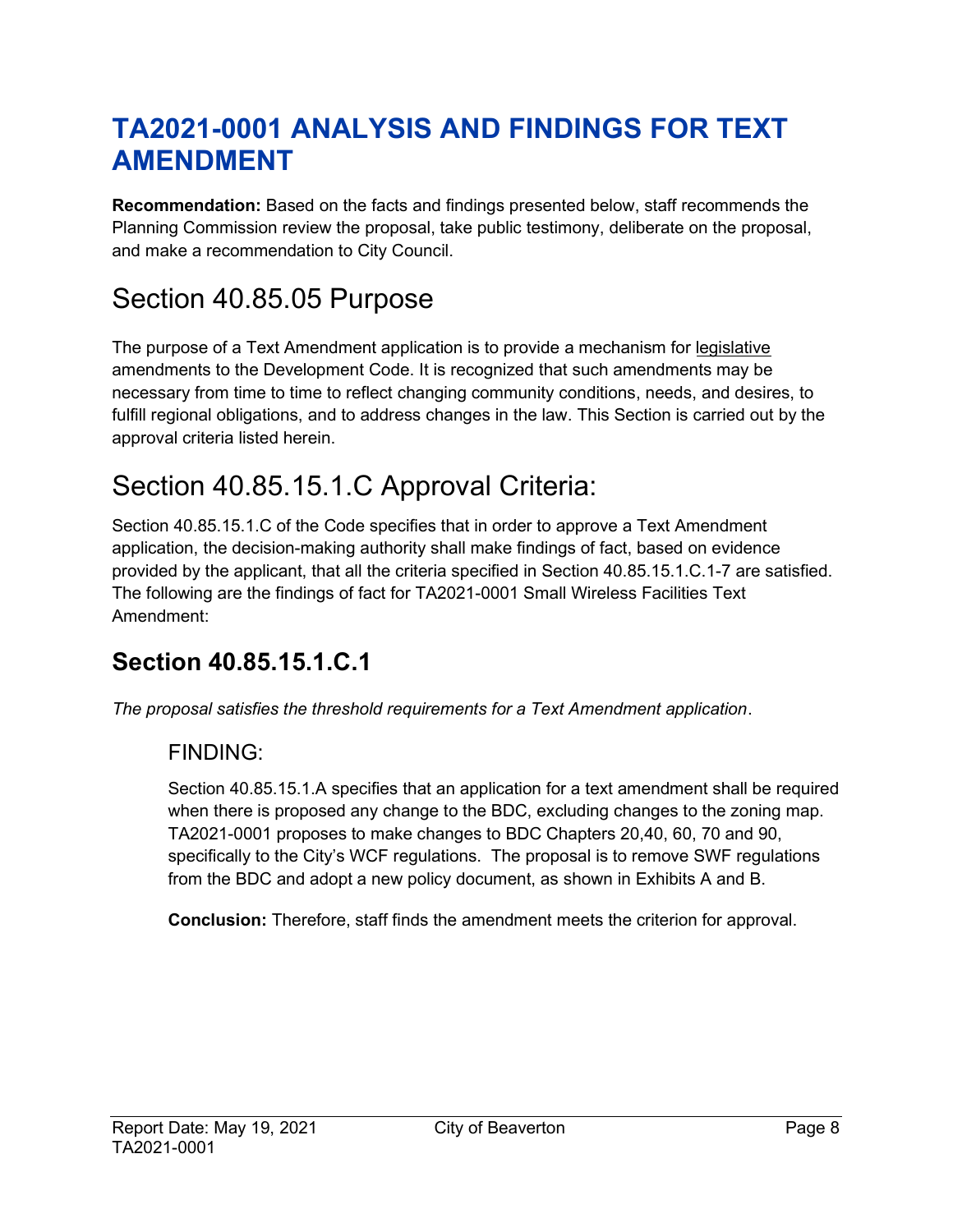## Section 40.85.15.1.C.2

All City application fees related to the application under consideration by the decision-making authority have been submitted.

### FINDING:

Policy Number 470.001 of the City's Administrative Policies and Procedures manual states that fees for a City initiated application are not required where the application fee would be paid from the City's General Fund. The Planning Division, which is a General Fund program, initiated the application. Therefore, the payment of an application fee is not required.

Conclusion: Therefore, staff finds the criterion is not applicable to the amendment.

## Section 40.85.15.1.C.3

The proposed text amendment is consistent with the provisions of the Metro Urban Growth Management Functional Plan.

### FINDING:

Metro's Urban Growth Management Functional Plan (UGMFP) is the document that defines how local governments are to implement the Metro Regional Goals and Objectives. The UGMFP is made of 11 titles. The applicable titles are addressed below:

#### Title 1: Housing Capacity

This title addresses how cities and counties maintain or increase housing capacity. The proposed amendment is to the City's WCF and SWF regulations focusing on the deployment of wireless facilities. The amendment does not affect housing capacity and will not impact compliance with this title.

#### Title 3: Water Quality and Flood Management

This title addresses water uses and resources within water quality and flood management areas. The proposed amendment is to the City's WCF and SWF regulations focusing on the deployment of wireless facilities. The amendment does not affect water quality and flood plain management as new deployment are required to meet all necessary environmental regulations and therefore not impact compliance with this title.

#### Title 7: Housing Choice

This title addresses establishment of affordable housing and methods to encourage affordable housing. The proposed amendment is to the City's WCF and SWF regulations focusing on the deployment of wireless facilities. The amendment does not affect housing opportunities and will not impact this title.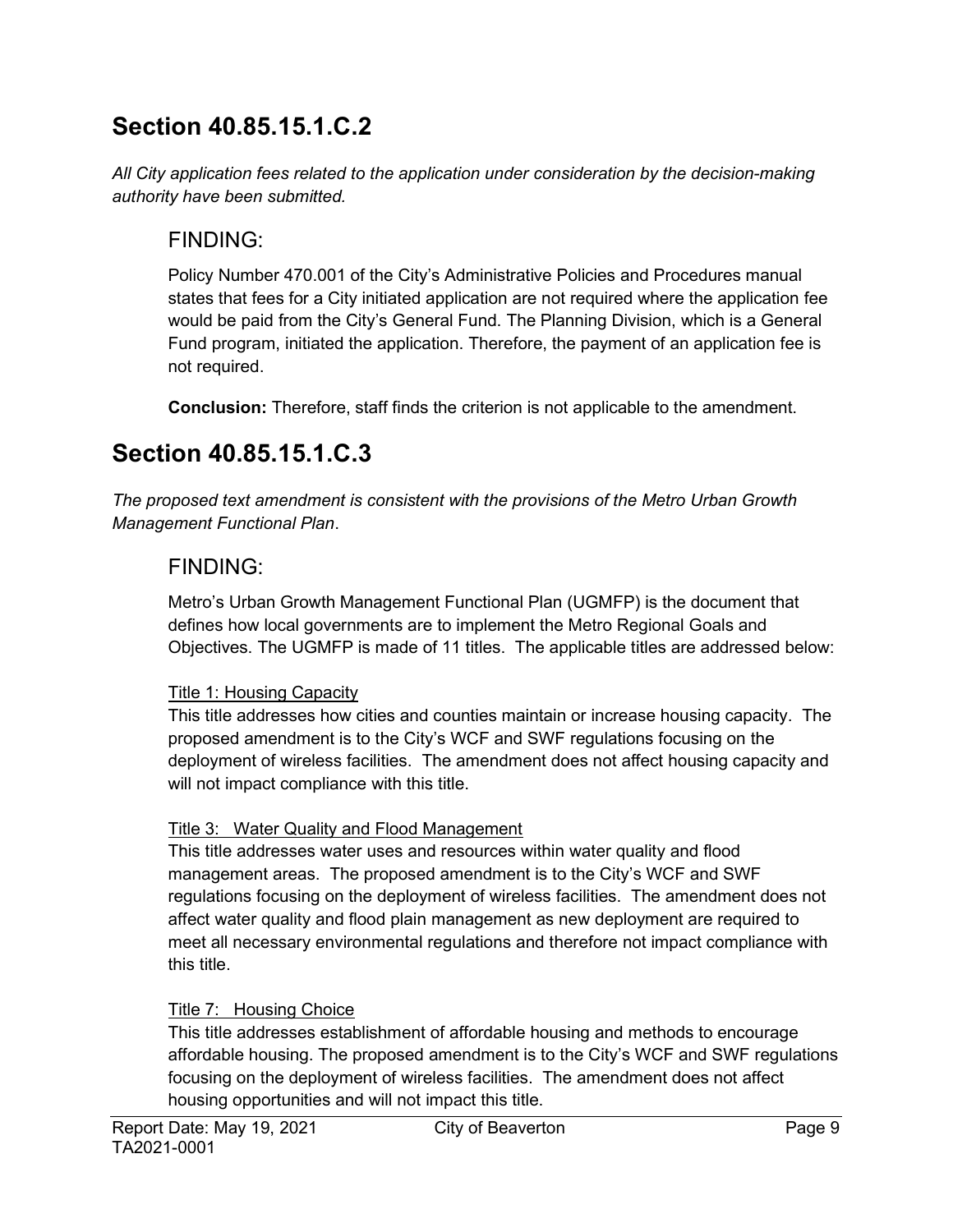#### Title 8: Compliance Procedures

Title 8 establishes a process for determining whether City or county comprehensive plans and land use regulations substantially comply with requirements of the Functional Plan and requires cities to submit proposed comprehensive plan amendments to Metro for their review. Metro requires the City to submit the proposed amendment to Metro at least 35 days before the first evidentiary hearing, which is the Planning Commission hearing. The City provided the notice on April 22, 2021, more than 35 days before the Planning Commission hearing. The City has not received any comments from Metro. The proposed amendment complies with this title.

#### Title 12: Protection of Residential Neighborhoods

This title protects existing neighborhoods and provides adequate level of public services. The proposed amendment is to the City's WCF and SWF regulations focusing on design standards that address the aesthetics of SWF while permitting more facilities in areas such as the right-of-way. The amendment does not affect the protection of residential neighborhoods and will not impact compliance with this title.

#### Title 13: Nature in Neighborhoods

This title addresses conservation of streamside corridor systems. The proposed amendment is to the City's WCF and SWF regulations focusing on the deployment of wireless facilities. Regulations around development near sensitive areas will apply to deployment requests. The amendment does not affect protection of viable stream corridors and will not impact compliance with this title.

Conclusion: Staff finds that the proposed text amendment is consistent with the applicable provisions of the UGMFP. Therefore, staff finds the amendment meets the criterion for approval.

## Section 40.85.15.1.C.4

The proposed text amendment is consistent with the City's Comprehensive Plan.

### FINDING:

Beaverton's Comprehensive Plan provides policy direction on matters related to future growth and physical development of the City including land use, economy, transportation, housing, natural resources, and other relevant topics. Oregon state law requires all cities and counties to prepare and adopt comprehensive plans that are consistent with Statewide Planning Goals. The proposed changes in this text amendment do not create any new policies or regulations in the BDC, but instead are to update codes to align with the federal requirements established by the FCC. As a result of the restrictive nature of the regulations established by the FCC the City proposes to remove the processing, review, and approval of SWF from the BDC to a separate policy document. The applicable goals and policies of Comprehensive Plan are addressed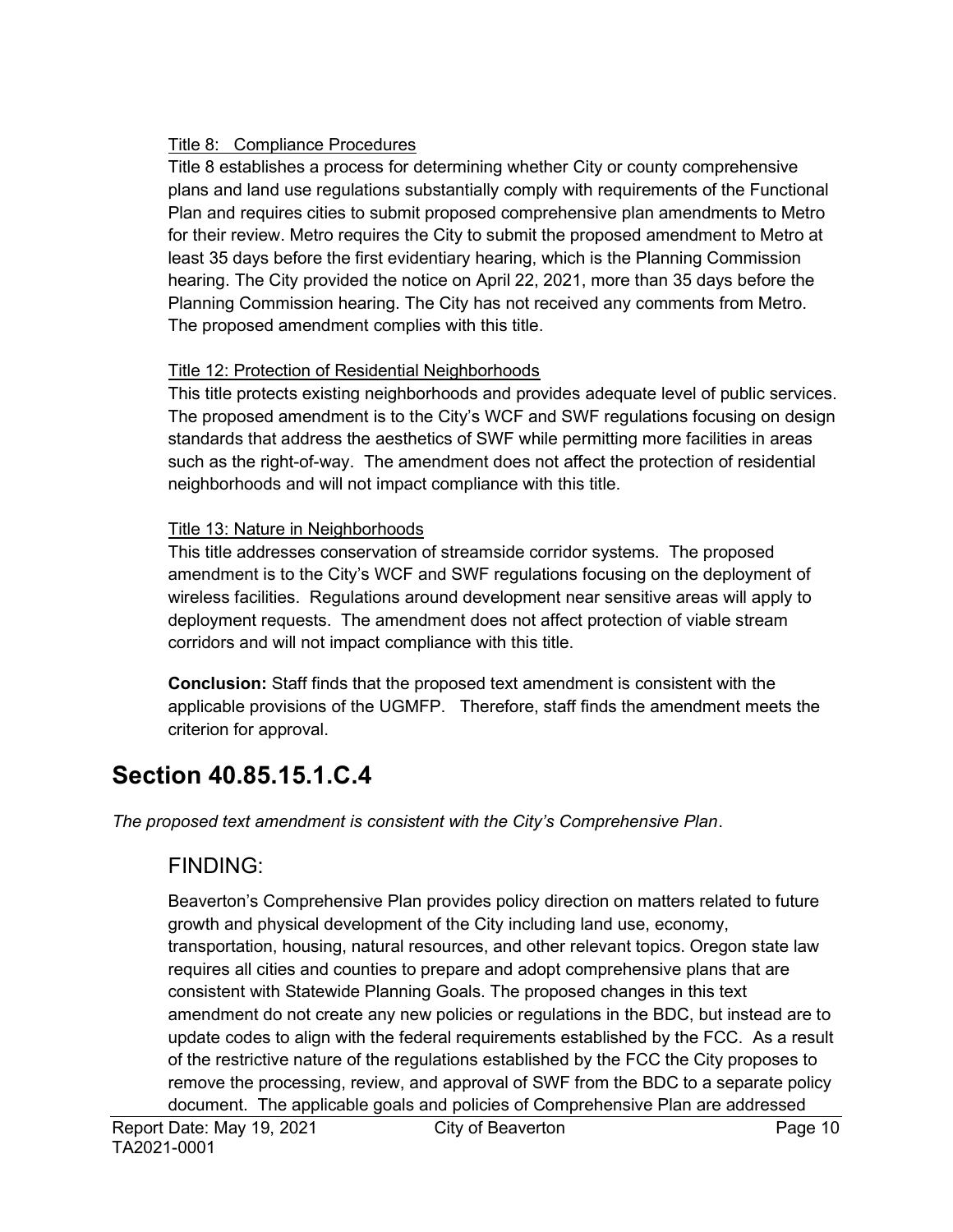below, and the following are staff's findings in response to the applicable goals and policies:

#### Chapter Three: Land Use

#### Goal 3.4.1 Provide effective and inclusive planning and development review services

b) Ensure that land use planning, notification, and public involvement procedures and processes are inclusive and provide meaningful opportunities for engagement by all community members.

The BDC outlines specific processes for noticing applications and the appeals process that includes a minimum of 20-days for public comment and a 10-day appeal period. With the FCC shot clock requiring the complete processing of SWF in some cases less than 60 days, this makes following the noticing and appeal requirements in the BDC difficult. The proposed amendment removes the review of SWF from the BDC to its own policy document. In the policy document for SWF, noticing is provided either prior to approval or prior to



construction. Figure 1 outlines the proposed review process for SWF identifying the time needed for the City to meet the FCC timeline while providing both noticing and appeal opportunities.

For projects containing a preferred location and design, the review time can be reduced since locations and designs can be vetted through a public process. Staff proposes a construction notice process for applications containing a preferred location and design. This noticing requires industry representatives to inform the surrounding property owners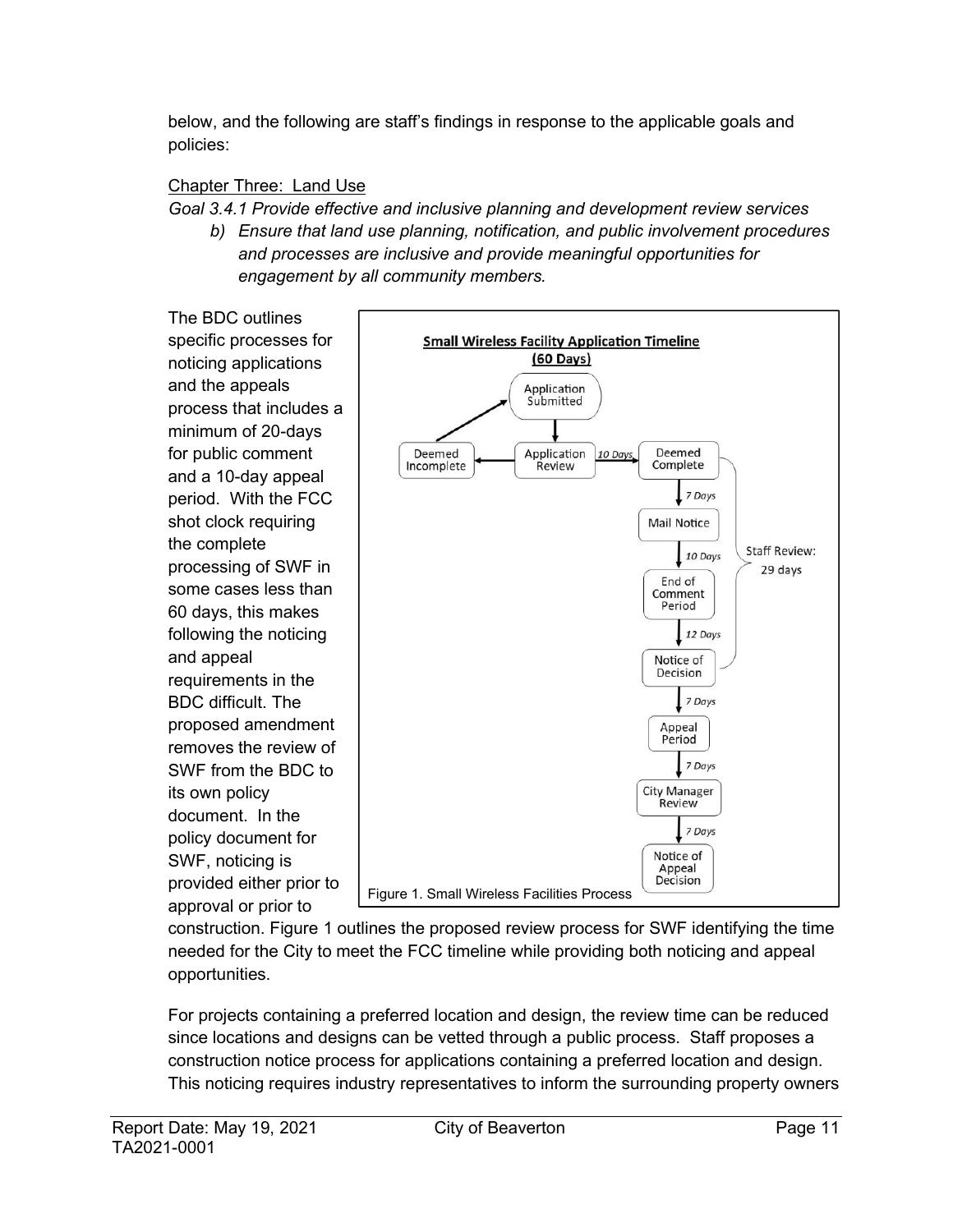and occupants of an approved SWF in the area prior to construction and to report to the City any comments received by the community on their installation.

By removing the review of SWF from the BDC and establishing a noticing and appeals process within the federally mandated time frame, the new SWF policy document provides public participation opportunities within the FCC's "shot clock."

#### Chapter 9 Economy Element

Goal 9.2.1 Provide Programs and Services that Support Existing Businesses and Attract New Businesses

i Continuously improve and streamline the city's development review and permitting process with input from the business community

The proposed text amendment is to create a new review process for SWF that takes into consideration the requirements of the FCC's limited review time. The FCC's regulations require local jurisdiction to process SWF and colocation of WCF within a timeframe that is not consistent to the timing provided in the BDC to increase the speed of deployment. The review and processing of SWF is to be removed from the BDC into a separate SWF policy document to accommodate this shorter review period. Additionally, by removing the regulations from the BDC, future modifications to the standards in the SWF policy are not required to complete the text amendments process, which is a benefit to the dynamic nature of the technology.

The proposed text amendments will support the provision of wireless communications services to Beaverton residents, businesses, and visitors. This supports existing Beaverton businesses and creates an environment that will be attractive to new businesses.

Telecommunication facilities are integral to the economic infrastructure of the City and the streamlining of processes to approve such facilities will have a positive impact on the economy of the City.

Conclusion: Therefore, staff finds the amendment meets the criterion for approval.

## Section 40.85.15.1.C.5

The proposed text amendment is consistent with other provisions within the City's Development Code.

### FINDING:

The proposed text amendment aligns the Beaverton Development Code with Federal regulations pertaining to WCF by eliminating conflicting regulations, clarifying Development Code provisions that are difficult to apply because of inconsistency between local and federal definitions, and moving regulations for Small Wireless Facilities to a separate policy document.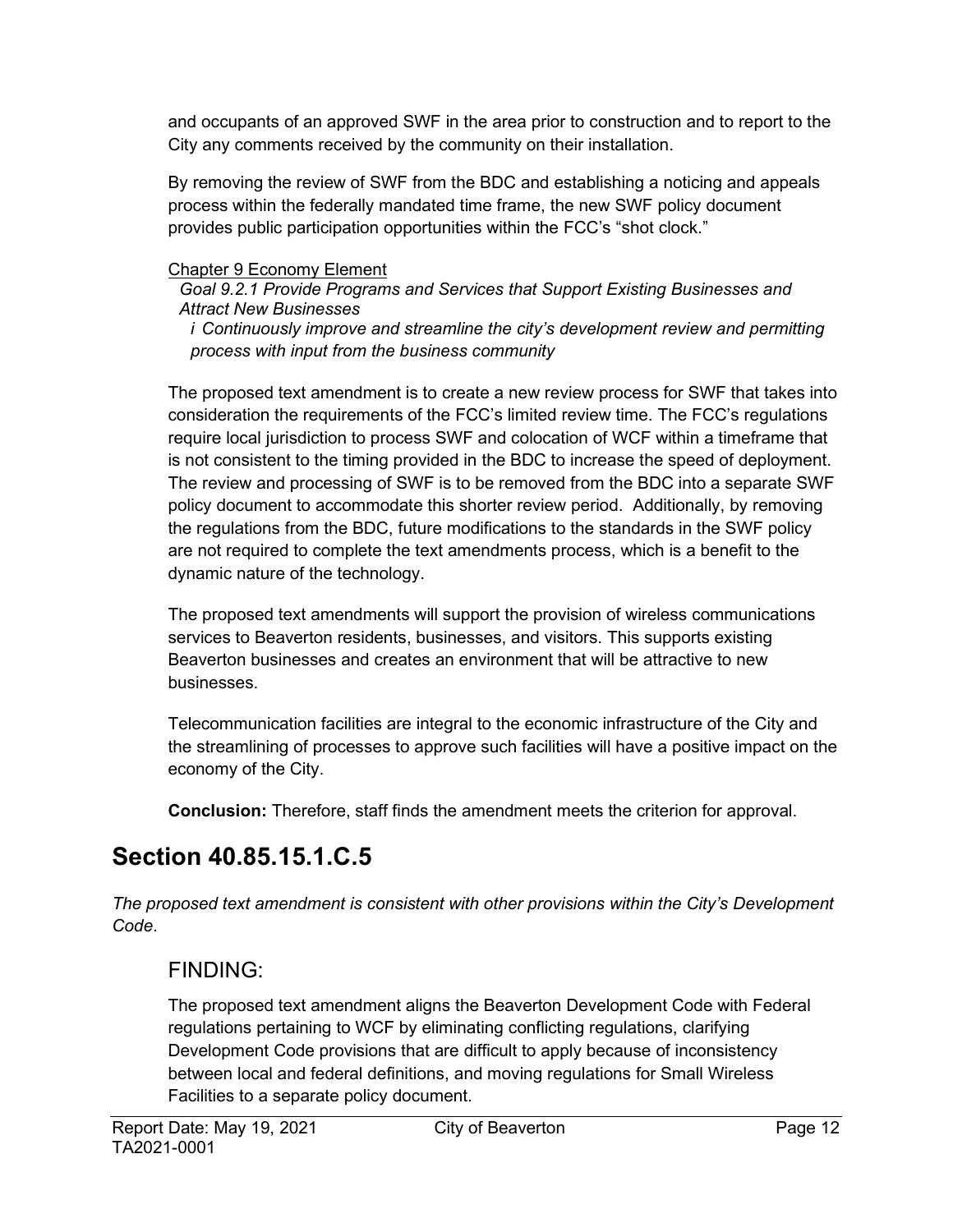For example, FCC rules require Small Wireless Facilities applications to be decided within 60 or 90 days, while the Beaverton Development Code establishes timeframes for review of applications that can significantly exceed those limits. Removing those applications from the Development Code resolves the conflict.

The text amendment also proposes to remove the setback and height requirements of the zoning district for collocation if the FCC thresholds for an eligible facility are met. For colocations that exceed the City's maximum height for a WCF, the City currently requires an adjustment or variance approval. However, if the colocation requests meet the FCC's definition of an eligible facility the City would have to approve the height whether it did or did not meet the approval criteria of the variance or adjustment application. The proposed amendment updates the WCF regulations to remove such inconsistencies with the FCC requirements.

Conclusion: Therefore, staff finds the amendment meets the criterion for approval.

## Section 40.85.15.1.C.6

The proposed amendment is consistent with all applicable City ordinance requirements and regulations.

### FINDING:

The proposed amendment would align BDC regulations with federal regulations pertaining to WCF and eliminate or reduce conflict between requirements at different levels of government. In addition, the new SWF policy document (Exhibit A) shifts review of SWF away from the BDC, creating a separate process that allows the review to meet the restrictive timelines from the FCC.

The City's Engineering Design Manual (EDM), provides installation standards for telecommunication facilities of both above and inground equipment, and the City's Code Chapter 4.15 regulates utility facilities in the right-of-way. With the new policy documents and updates to the BDC, WCF including SWF request will need to meet the requirements of these ordinances and regulations. The proposed amendment does not affect these requirements.

Conclusion: Therefore, staff finds the amendment meets the criterion for approval.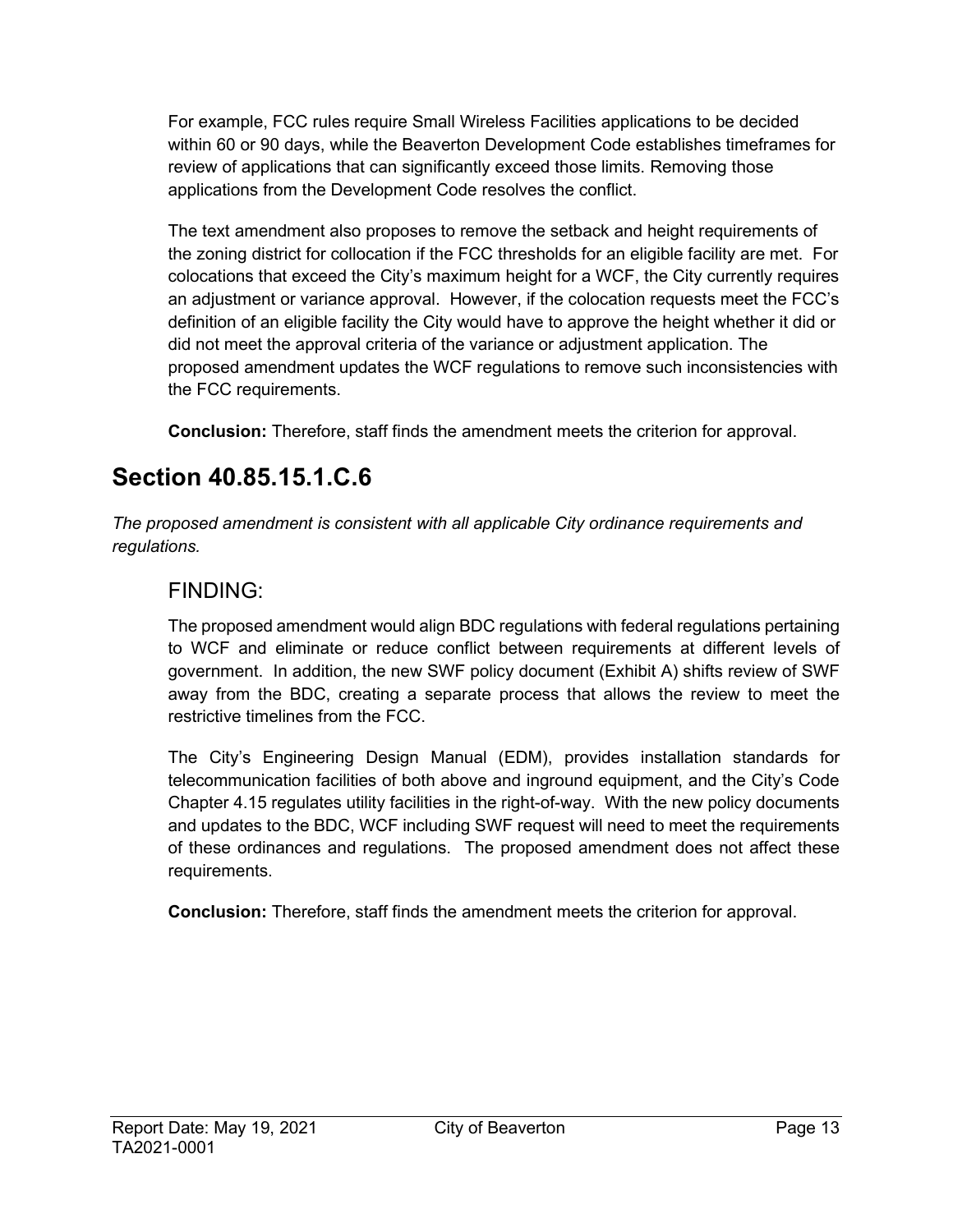## Section 40.85.15.1.C.7

Applications and documents related to the request, which will require further City approval, shall be submitted to the City in the proper sequence.

### FINDING:

The text amendment proposes updates to the WCF to provide clarity in the regulations and comply with federal regulations. The proposal included the removal of regulations pertaining to Small Wireless Facilities be placed in separate policy document. The proposed Small Wireless Facilities policy document is being presented concurrently with the proposed modifications to the BDC. Staff finds this document has been submitted for approval in the proper sequence.

Conclusion: Therefore, staff finds the amendment meets the criterion for approval

## Other applicable approval criteria

As a post-acknowledgement amendment to the City's Code, the proposed text amendment is subject to ORS 197.175(1), which requires that the City demonstrate that the proposed text amendment be consistent with the relevant Statewide Planning Goals. Staff have determined that the following goals apply.

### FINDING:

Goal 1 Citizen Involvement: To develop a citizen involvement program that ensures the opportunity for citizens to be involved in all phases of the planning process.

Consistent with procedures outlined in the BDC, notice of the proposed text amendment was sent to all NAC chairs, the Chair of the BCCI, Washington County's Department of Land Use and Transportation, and the Department of Land Conservation and Development. Copies of the hearing notice were posted at City Hall and the City Library, and published in the newspaper, consistent with Type 4 noticing requirements. A notice was also posted on the City's website. Staff finds that the City has provided adequate notice and opportunity for public involvement.

Goal 2 Land Use Planning: To establish a land use planning process and policy framework as a basis for all decisions and actions related to use of land and to assure an adequate actual basis for such decisions and actions.

Changes to the BDC require a Type 4 review process, which includes noticing and a public comment period, prior to a hearing before the Planning Commission. The hearing is open to the public and includes an opportunity to receive public testimony. At the conclusion of the hearing, the Planning Commission can continue the hearing to a later date, keep the record open for more information or make a recommendation to the City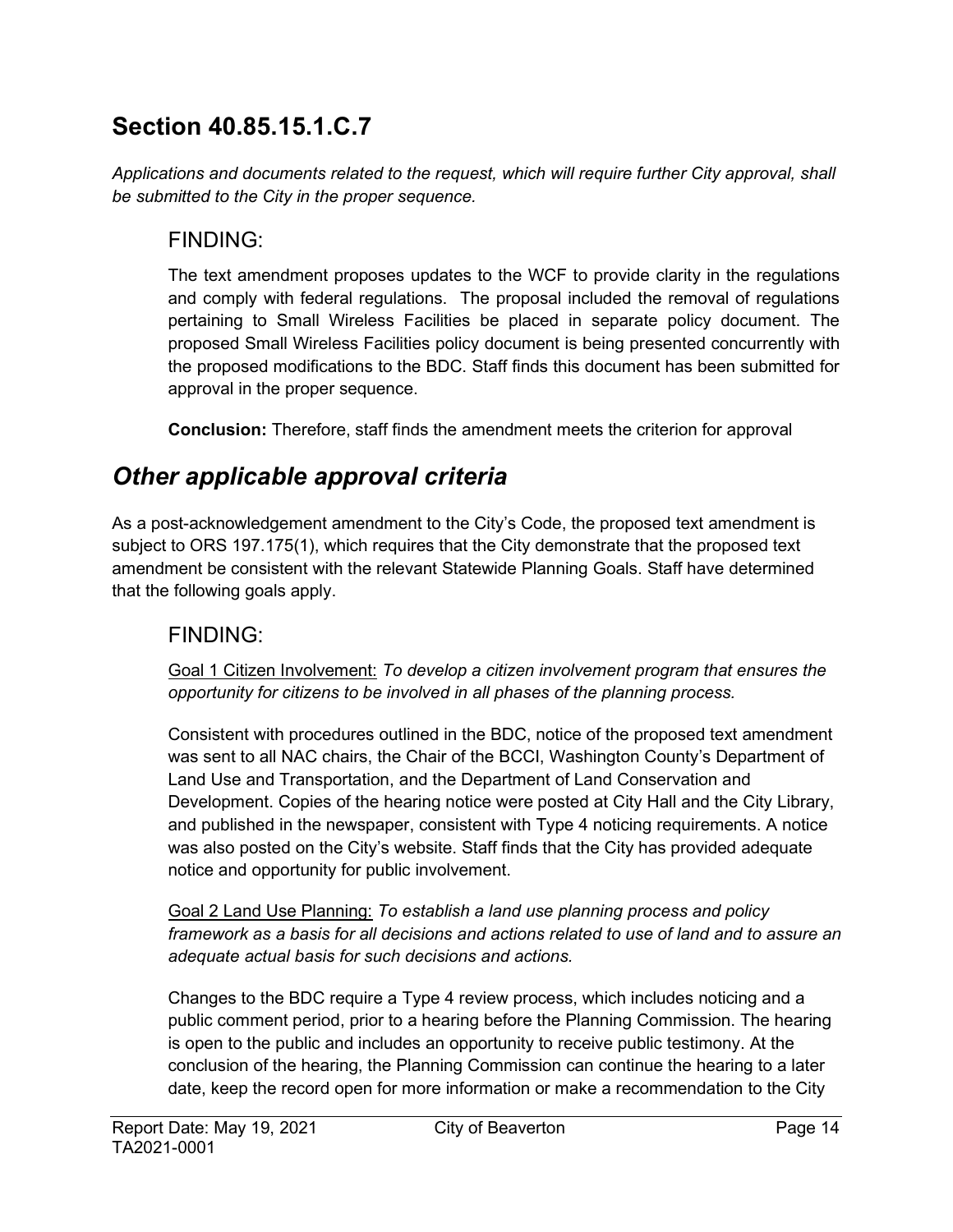Council, the ultimate decision-making authority. Prior to adoption of the any text amendments, the City Council will consider all the evidence in the record, including any testimony provided at the Planning Commission hearing and any recommended changes to the proposal.

Staff finds that the proposed text amendment fits within the established process and framework. Furthermore, the findings contained within this report establish an adequate factual basis for the proposal.

#### Goal 6 Air, Water and Land Resources Quality: To maintain and improve the quality of air, water and land resources of the state.

The proposed amendment creates a separate regulatory process for SWF and updates the WCF to align with FCC regulations. Staff finds that the proposal will not exempt WCF and SWF from regulations pertaining to the protection of air, water and land resources and therefore will not have a negative impact on the air, water, or land resources quality of the state.

#### Goal 9 Economy of State: To diversify and improve the economy of the state.

Staff finds that the proposal continues to allow for WCF and SWF while streamlining and clarifying the process for approvals of new and modified facilities. Additionally, by removing the regulations from the BDC, future modifications to the standards in the SWF policy will be subject to City Council review, but not the BDC text amendment process, which allows the City to respond appropriately to the dynamic nature of the technology. Telecommunication facilities are integral to the economic infrastructure of the state and the streamlining of processes to approve such facilities will have a positive impact on the economy of the state.

#### Goal 10 Housing: To provide for the housing needs of the citizens of the state.

The proposed text amendment will does not alter the potential for any property to be developed with housing, nor does it alter regulations governing design and construction of housing.

Staff finds the proposal will not have a negative impact to housing as it does not affect development opportunities for housing or will not negatively impact the opportunity for needed housing to be developed in the City.

Goal 11 Public Facilities and Services: To plan and develop a timely, orderly, and efficient arrangement of public facilities and service to serve as a framework for urban and rural development.

The proposed amendment modifies the WCF regulations in the BDC, including removing references to SWF to comply with the FCC regulations. While the BDC prohibits installation of new WCF in the right-of-way, the SWF policy document includes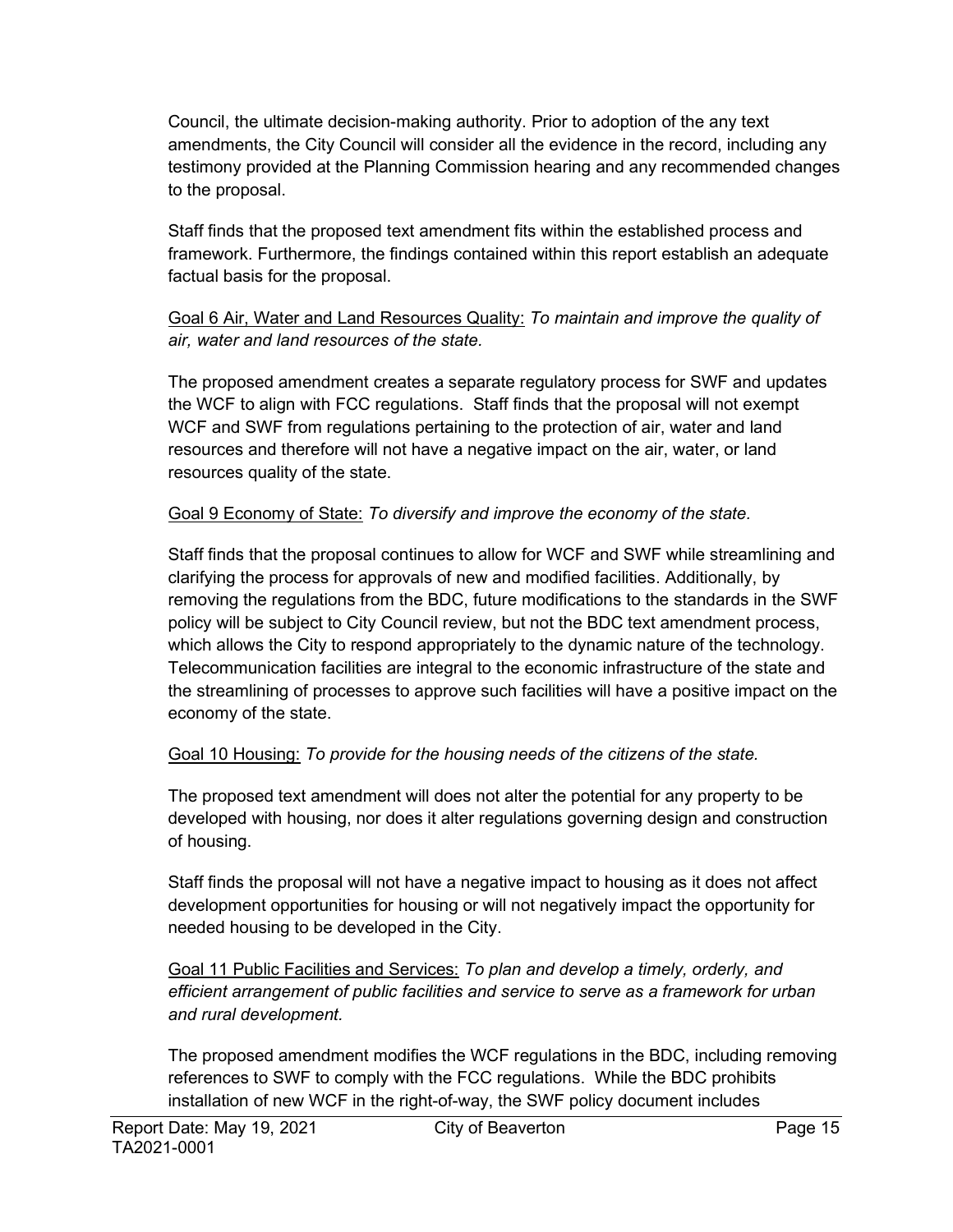standards and processes to allow for these facilities in the ROW to comply with the FCC requirements. The FCC regulations require cities to review SWF within 60 or 90 days to encourage faster deployments. By updating the City's regulations to comply with the FCC's the City's policy will allow the carriers to provide more services in the City. The SWF policy includes standards for the design of these facilities to limit impact of these facilities, including impacts on the ROW. Staff finds that the proposal will support the City's ability to provide the necessary services in a timely manner.

#### Goal 12 Transportation: To provide and encourage a safe, convenient and economic transportation system.

The proposed amendment modifies the WCF regulations in the BDC, including removing references to SWF to comply with the FCC regulations. While the BDC prohibits installation of new WCF in the right-of-way, the SWF policy document includes standards and processes to allow for these facilities in the ROW to comply with the FCC requirements. Standards in the design of SWF in the ROW are outlined in this new policy document establishing both preferred locations and designs for these facilities. Staff finds that the proposal provides regulations that encourage safe design of these facilities in the right-of-way while limiting aesthetic impacts along the ROW and therefore will not have a negative effect on the transportation system of the City or surrounding area. All future development will be reviewed through the applicable land use review procedures specified in the Code.

#### Goal 13 Energy Conservation: To conserve energy.

The proposed amendment modifies the WCF regulations in the BDC, including removing references to SWF to comply with the FCC regulations. While both WCF and SWF require electrical service, the proposed regulations do not affect electrical connections to these facilities. Additionally, carriers will work with PGE to address their electrical needs and show they meet PGE requirements. Staff finds that the proposed changes will not change the City's ability to conserve energy or promote energy-efficiency measures.

#### Goal 14 Urbanization: To provide for an orderly and efficient transition from rural to urban land use.

Staff finds that the proposal only applies to already urbanized land and therefore does not alter the transition from rural to urban land use. Therefore, this land use goal does not apply.

State Land Use Goal Compliance Summary: Therefore, staff finds that the proposed text amendment complies with all the applicable Statewide Planning Goals.

Conclusion: Therefore, staff finds the criterion is met.